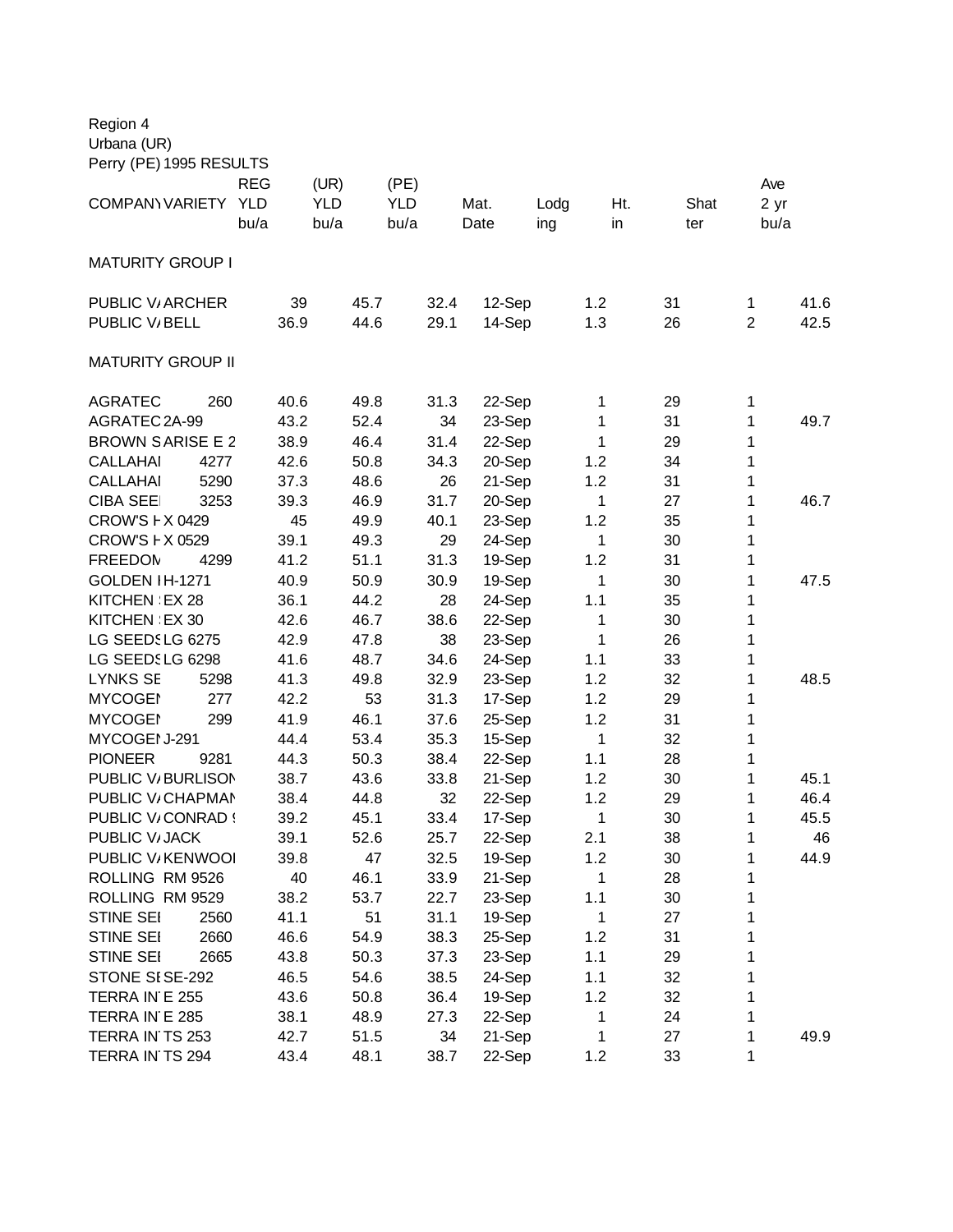| <b>AVERAGE</b>            | 41.4  | 49   | 33.4 |         | 1.1          | 30.4 | 1.2  | 46.2 |
|---------------------------|-------|------|------|---------|--------------|------|------|------|
| L.S.D. 109                | $7.3$ | 4.1  | 6.1  |         | 0.3          | 0.2  | 0.6  |      |
| L.S.D. 309                | 4.6   | 2.6  | 3.8  |         | 0.2          | 0.1  | 0.4  |      |
| <b>STD ERR</b>            | 2.2   | 1.7  | 2.6  |         | 0.1          | 0.1  | 0.2  | 2.6  |
| <b>COEFF OI</b>           | 9.2   | 6.2  | 13.3 |         | 14.1         | 0.4  | 24.6 | 9.6  |
|                           |       |      |      |         |              |      |      |      |
| <b>MATURITY GROUP III</b> |       |      |      |         |              |      |      |      |
| <b>AGRATEC</b><br>340     | 45.8  | 48.9 | 42.8 | 1-Oct   | 1.3          | 33   | 1    | 51.4 |
| 350<br><b>AGRATEC</b>     | 47    | 53.5 | 40.5 | 30-Sep  | 1.1          | 36   | 1    | 49.5 |
| 362<br><b>AGRATEC</b>     | 39.9  | 51.7 | 28.1 | 28-Sep  | 1.4          | 35   | 1    | 45.7 |
| AGRATEC 3A-75             | 33.2  | 39.2 | 27.1 | 2-Oct   | 1.6          | 35   | 1    | 43.1 |
| <b>AGRATEC</b><br>4304    | 43.7  | 54.6 | 32.8 | 26-Sep  | 1.1          | 36   | 1    |      |
| <b>BECK'S SI</b><br>345   | 39.4  | 45.1 | 33.7 | 29-Sep  | $\mathbf{1}$ | 33   | 1    |      |
| <b>BROWN SARISE 346</b>   | 43.9  | 53.6 | 34.1 | 26-Sep  | 1.1          | 25   | 1    |      |
| <b>BROWN SARISE 364</b>   | 39.3  | 43.4 | 35.3 | 2-Oct   | 1.4          | 35   | 1    | 45.2 |
| <b>CALLAHAI</b><br>4301   | 45.8  | 56.2 | 35.4 |         | 1.3          | 38   | 1    |      |
| <b>CALLAHAI</b><br>4315   | 43.2  | 51.1 |      | 29-Sep  |              |      |      |      |
| CALLAHAI 6336 X           |       |      | 35.3 | 27-Sep  | 1.3          | 36   | 1    |      |
|                           | 38.6  | 45.9 | 31.4 | 29-Sep  | 1.1          | 30   | 1    |      |
| CALLAHAI 6355 X           | 44.3  | 51.3 | 37.4 | 28-Sep  | 1.1          | 33   | 1    |      |
| CIBA SEE 3013 Y           | 40.4  | 53.4 | 27.4 | 26-Sep  | $\mathbf{1}$ | 30   | 1    |      |
| <b>CIBA SEE</b><br>3311   | 35.8  | 47.6 | 23.9 | 24-Sep  | 1.1          | 31   | 1    | 42.1 |
| <b>CIBA SEE</b><br>3345   | 36.8  | 48.4 | 25.3 | 28-Sep  | 1.3          | 34   | 1    |      |
| <b>CIBA SEE</b><br>3362   | 38.5  | 49.1 | 27.8 | 28-Sep  | 1.4          | 33   | 1    | 46.4 |
| <b>CIBA SEE 3522 Y</b>    | 43.5  | 54.7 | 32.3 | 30-Sep  | 1.1          | 38   | 1    |      |
| COLE GR(DYNA-GR(          | 39.3  | 50.5 | 28.1 | 28-Sep  | 1.2          | 33   | 1    | 47.7 |
| COLE GR(DYNA-GR(          | 43.7  | 50.4 | 36.9 | 2-Oct   | 1.2          | 34   | 1    | 50.1 |
| COLE GR(DYNA-GR(          | 45.7  | 55.5 | 35.9 | 29-Sep  | 1.3          | 33   | 1    |      |
| COLE GR(DYNA-GR(          | 40.6  | 52.5 | 28.6 | 27-Sep  | 1.2          | 33   | 1    |      |
| CROW'S F X 0332           | 44.3  | 56.1 | 32.5 | 29-Sep  | 1.1          | 30   | 1    |      |
| CROW'S F X 0333           | 43.4  | 52.7 | 34   | 28-Sep  | 1.4          | 32   | 1    |      |
| DAIRYLANDSR-317           | 42.3  | 48.1 | 36.5 | 30-Sep  | 1.6          | 38   | 1    |      |
| DAIRYLANDSR-345           | 41.2  | 49.1 | 33.3 | $1-Oct$ | 1.3          | 38   | 1    |      |
| DAIRYLANDSR-365           | 43.7  | 55.6 | 31.9 | 27-Sep  | 1.3          | 32   | 1    |      |
| DAIRYLANDSR-370 S         | 43    | 49.2 | 36.9 | 2-Oct   | 1.9          | 42   | 1    |      |
| DAIRYLANDST-3131          | 42.7  | 56.4 | 28.9 | 30-Sep  | 1.2          | 32   | 1    |      |
| DAIRYLANDST-3308          | 43.7  | 48.9 | 38.4 | 30-Sep  | 1.8          | 43   | 1    |      |
| DEKALB CCX 313            | 47.9  | 53.5 | 42.3 | 30-Sep  | 1.6          | 36   | 1    | 50.3 |
| DEKALB CCX 314            | 42.2  | 51   | 33.4 | 29-Sep  | 1.3          | 37   | 1    | 48.8 |
| DEKALB CCX 340 C          | 44.4  | 51.7 | 37.1 | 30-Sep  | 1.2          | 35   | 1    | 49.2 |
| DEKALB CCX 351            | 42.9  | 50.2 | 35.6 | 29-Sep  | 1.4          | 32   | 1    |      |
| DEKALB CCX 368            | 41.8  | 49.8 | 33.7 | 28-Sep  | 1.3          | 36   | 1    |      |
| DEKALB CCX 377            | 42.5  | 52.6 | 32.5 | 29-Sep  | 1.4          | 36   | 1    | 48.2 |
| DEKALB CCX 399            | 43.2  | 50.2 | 36.1 | 2-Oct   | 1.7          | 36   | 1    | 49.7 |
| <b>FREEDOM</b><br>4347    | 42.1  | 51.4 | 32.8 | 30-Sep  | 1.4          | 37   | 1    | 45.2 |
| FREEDOM 4350 SCN          | 46    | 57.1 | 34.8 | 28-Sep  | 1.3          | 37   | 1    |      |
| <b>FREEDOM</b><br>4355    | 45.3  | 49.2 | 41.3 | 30-Sep  | 1.6          | 31   | 1    |      |
| GOLDEN IH-1319            | 37.7  | 53   | 22.3 | 27-Sep  | 1.3          | 30   | 1    |      |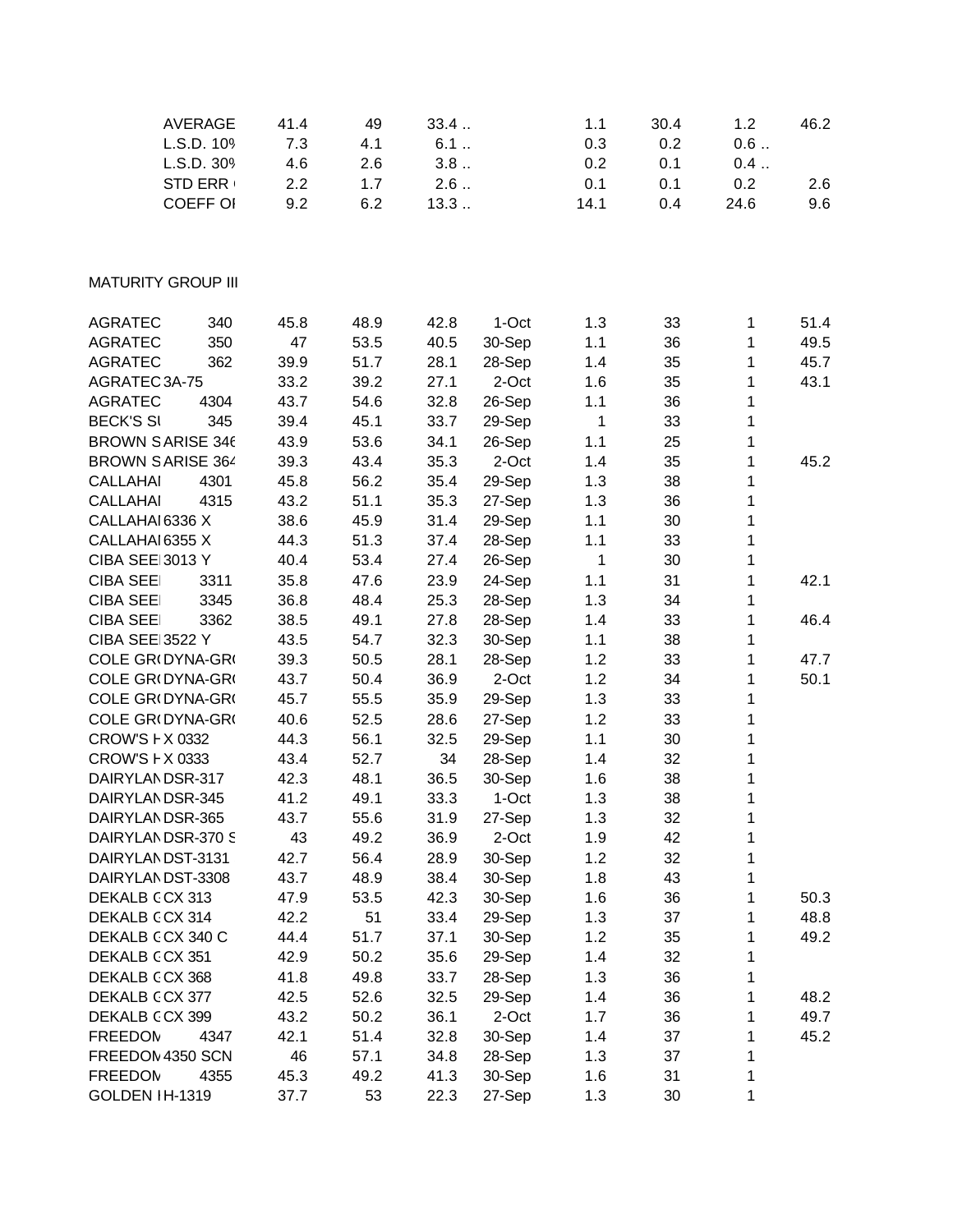| GOLDEN IH-1328          |      | 38.5 | 48.8 | 28.3 | 30-Sep  | $\mathbf{1}$ | 32 | 1 | 44.9 |
|-------------------------|------|------|------|------|---------|--------------|----|---|------|
| <b>GOLDEN IH-1353</b>   |      | 44.4 | 50   | 38.8 | 2-Oct   | 1.3          | 38 | 1 | 50.3 |
| GOLDEN IH-1358          |      | 39.7 | 49.6 | 29.7 | 28-Sep  | 1.1          | 34 | 1 | 46.8 |
| GOLDEN IH-1397          |      | 43   | 44.5 | 41.5 | 2-Oct   | 1.7          | 35 | 1 |      |
| GOLDEN IX-310           |      | 47.3 | 55.1 | 39.5 | 27-Sep  | 1.3          | 36 | 1 |      |
| GROWMA HS E 323         |      | 41.1 | 49.9 | 32.4 | 30-Sep  | 1.3          | 34 | 1 |      |
| GROWMA HS E 324         |      | 46.5 | 54   | 39   | 2-Oct   | 1.4          | 37 | 1 |      |
| GROWMA HS E 332         |      | 43.4 | 55.3 | 31.5 | 28-Sep  | 1.4          | 34 | 1 |      |
| GROWMA HS E 342         |      | 43.2 | 46.1 | 40.4 | 1-Oct   | 1.7          | 37 | 1 |      |
| <b>GROWMA HS E 351</b>  |      | 44   | 49.2 | 38.8 | 30-Sep  | 1.3          | 34 | 1 |      |
| HOBLIT SIHB 330         |      | 36.5 | 48.9 | 24.1 | 26-Sep  | $\mathbf{1}$ | 31 | 1 | 45.3 |
| HOBLIT SIHB 347         |      | 42.3 | 45.3 | 39.4 | 2-Oct   | 1.5          | 36 | 1 |      |
| I.C.I. SEEI D-321       |      | 45.7 | 55.1 | 36.4 | 27-Sep  | 1.3          | 34 | 1 | 49.9 |
| I.C.I. SEEI D-330 STS   |      | 45.3 | 49.7 | 40.9 | 30-Sep  | 1.5          | 32 | 1 |      |
| I.C.I. SEEI D-337       |      | 46.4 | 55.5 | 37.2 | 28-Sep  | 1.4          | 30 | 1 | 51.1 |
| I.C.I. SEEI D-371       |      | 43.4 | 51.3 | 35.4 | 2-Oct   | 1.4          | 33 | 1 | 50.6 |
| <b>INTERSTA</b>         | 9233 | 41.5 | 50.9 | 32   | 29-Sep  | 1.2          | 31 | 1 | 46.5 |
| <b>INTERSTA</b>         | 9432 | 42.1 | 52.2 | 32.1 | 27-Sep  | 1.4          | 36 | 1 |      |
| <b>INTERSTA</b>         | 9436 | 37.7 | 49.7 | 25.7 | 27-Sep  | 1.2          | 34 | 1 | 43.5 |
| <b>INTERSTA</b>         | 9536 | 42.6 | 49.9 | 35.2 | 28-Sep  | 1.4          | 32 | 1 |      |
| <b>INTERSTA</b>         | 9539 | 41.5 | 46.3 | 36.8 | 1-Oct   | 1.4          | 36 | 1 |      |
| KITCHEN EX 31           |      | 43.6 | 55.8 | 31.4 | 29-Sep  | 1.3          | 35 | 1 |      |
| KITCHEN KSC 332 (       |      | 38.1 | 44.6 | 31.6 | 2-Oct   | 1.2          | 37 | 1 | 46.2 |
| KITCHEN KSC 350         |      | 37.3 | 47.4 | 27.2 | 26-Sep  | $\mathbf{1}$ | 32 | 1 |      |
| KITCHEN KSC 377         |      | 39.9 | 52.5 | 27.3 | 28-Sep  | 1.2          | 32 | 1 | 45.8 |
| KITCHEN KSC 390         |      | 38.3 | 41.9 | 34.8 | 30-Sep  | 1.3          | 34 | 1 | 47.8 |
| <b>KRUGER : K-3232</b>  |      | 45.4 | 56.3 | 34.5 | 28-Sep  | 1.1          | 31 | 1 |      |
| <b>KRUGER : K-3333</b>  |      | 38.3 | 51.2 | 25.3 | 26-Sep  | 1.3          | 33 | 1 |      |
| <b>KRUGER : K-3505</b>  |      | 45.5 | 54.4 | 36.5 | 30-Sep  | 1.6          | 34 | 1 |      |
| <b>KRUGER : K-3525</b>  |      | 46.3 | 58.3 | 34.4 | 26-Sep  | 1.4          | 31 | 1 |      |
| <b>KRUGER : K-3606</b>  |      | 49.3 | 57.5 | 41.1 | 25-Sep  | 1.1          | 31 | 1 |      |
| <b>KRUGER : K-3636</b>  |      | 44.5 | 46.2 | 42.8 | 1-Oct   | 1.5          | 33 | 1 |      |
| KRUGER : K-3769+        |      | 43.3 | 51.6 | 34.9 | 28-Sep  | 1.3          | 33 | 1 |      |
| <b>KRUGER : K-4040</b>  |      | 42.1 | 51.9 | 32.3 | 3-Oct   | 1.6          | 37 | 1 |      |
| KRUGER : KB-3505        |      | 46.2 | 56.9 | 35.6 | 29-Sep  | 1.4          | 35 | 1 |      |
| KSC/CHAI K-3444 SC      |      | 44.5 | 54.4 | 34.5 | 28-Sep  | 1.3          | 35 | 1 |      |
| LAPRAIRII CS 9431       |      | 36.6 | 48.7 | 24.6 | 26-Sep  | 1.2          | 34 | 1 |      |
| LAPRAIRII CS 9437       |      | 43.4 | 53.3 | 33.6 | 30-Sep  | 1.3          | 37 | 1 |      |
| LEWIS HY 3204 STS       |      | 39.2 | 49.3 | 29.1 | 28-Sep  | 1            | 32 | 1 |      |
| <b>LEWIS HY</b>         | 322  | 43.7 | 49.1 | 38.3 | 30-Sep  | 1.4          | 36 | 1 |      |
| <b>LEWIS HY</b>         | 349  | 42.7 | 48.6 | 36.7 | 29-Sep  | 1.5          | 37 | 1 | 50.4 |
| <b>LEWIS HY</b>         | 390  | 38.5 | 45.6 | 31.4 | $1-Oct$ | 1.3          | 37 | 1 |      |
| LG SEEDSLG 6327         |      | 43.5 | 51.6 | 35.4 | 25-Sep  | 1.4          | 32 | 1 |      |
| LG SEEDSLG 6335         |      | 39   | 52.7 | 25.2 | 29-Sep  | 1.1          | 31 | 1 |      |
| LG SEEDSNB 3708         |      | 40   | 47.3 | 32.6 | 2-Oct   | 1.5          | 37 | 1 | 48.2 |
| <b>LYNKS SE</b>         | 5318 | 45.9 | 54.3 | 37.5 | 27-Sep  | 1.1          | 39 | 1 |      |
| <b>LYNKS SE</b>         | 5373 | 41.8 | 49.6 | 34   | 1-Oct   | 1.4          | 33 | 1 | 49.9 |
| <b>MERSCHI EISENHO\</b> |      | 37   | 41.4 | 32.6 | 4-Oct   | 1.6          | 39 | 1 | 46.8 |
| <b>MERSCHI FILLMORE</b> |      | 43   | 51.3 | 34.6 | 30-Sep  | 1.2          | 32 | 1 | 50.6 |
| <b>MERSCHI KENNEDY</b>  |      | 42.3 | 49.3 | 35.3 | 29-Sep  | 1.4          | 32 | 1 | 50.1 |
|                         |      |      |      |      |         |              |    |   |      |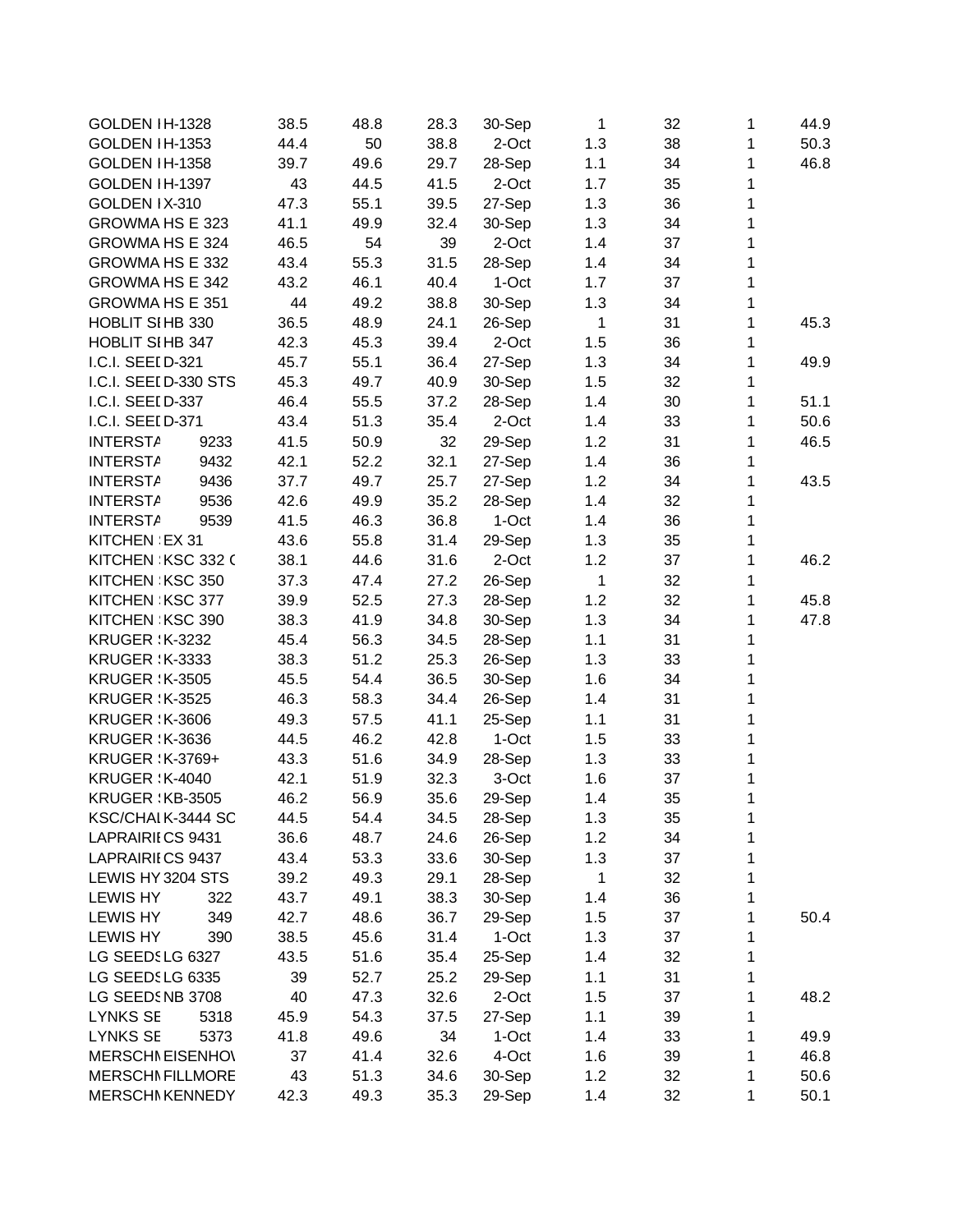| <b>MERSCHI TRUMAN I</b>       |      | 44.5 | 55.3 | 33.7         | 28-Sep  | 1.4          | 38 | 1              | 50.3 |
|-------------------------------|------|------|------|--------------|---------|--------------|----|----------------|------|
| <b>MYCOGEN</b>                | 356  | 37.7 | 48.7 | 26.6         | 2-Oct   | 1.2          | 33 | 1              | 47.1 |
| <b>MYCOGEN</b>                | 360  | 45.7 | 51.6 | 39.8         | 29-Sep  | 1.5          | 35 | 1              |      |
| NORTHRUS 30-06                |      | 44   | 51.4 | 36.6         | 28-Sep  | 1            | 36 | 1              | 49.5 |
| NORTHRUS 35-35                |      | 43.4 | 50.7 | 36           | 1-Oct   | 1.1          | 31 | 1              | 49.5 |
| NORTHRUS 39-41                |      | 46.1 | 50.2 | 42           | 2-Oct   | 1.5          | 36 | 1              | 50   |
| NORTHRUX 9531                 |      | 43.8 | 52.3 | 35.3         | 28-Sep  | 1.1          | 33 | 1              |      |
| <b>PIONEER</b>                | 9343 | 41   | 51   | 31.1         | 27-Sep  | 1.2          | 31 | 1              |      |
| <b>PIONEER</b>                | 9352 | 42.9 | 53.4 | 32.4         | 29-Sep  | 1.3          | 33 | 1              |      |
| <b>PIONEER</b>                | 9362 | 43.8 | 54.1 | 33.5         | 25-Sep  | 1.1          | 32 | 1              | 48.6 |
| <b>PIONEER</b>                | 9381 | 43.9 | 53   | 34.8         | 30-Sep  | 1.3          | 30 | 1              | 49.8 |
| <b>PIONEER</b>                | 9392 | 40.4 | 47   | 33.8         | 2-Oct   | 1.4          | 38 | 1              | 45.7 |
| PRAIRIE F PH 3700             |      | 39.6 | 42.1 | 37.1         | 3-Oct   | 1.5          | 37 | 1              | 47.4 |
| PUBLIC V <sub>i</sub> 2007 BC |      | 39.9 | 47.6 | 32.3         | 22-Sep  | 1            | 30 | 1              |      |
| PUBLIC V/CHARLES              |      | 33.3 | 45.3 | 21.3         | 27-Sep  | 1.1          | 21 | 1              |      |
| PUBLIC V/EDISON               |      | 35.2 | 44.7 | 25.8         | 27-Sep  | 1.2          | 35 | 1              | 44.3 |
| PUBLIC V/IA 3003              |      | 40.8 | 50.8 | 30.8         | 21-Sep  | $\mathbf{1}$ | 28 | $\overline{c}$ | 44.6 |
| PUBLIC V/IA 3004              |      | 37.2 | 54   | 20.5         | 27-Sep  | 1.2          | 33 | 1              |      |
| PUBLIC V/IROQUOIS             |      | 46.4 | 54   | 38.7         | 26-Sep  | 1.5          | 34 | 1              | 49.1 |
| PUBLIC V/LINFORD              |      | 37.7 | 46.2 | 29.3         | 2-Oct   | 2.3          | 39 | 1              | 44.8 |
| PUBLIC V/MACON                |      | 40.1 | 49.5 | 30.8         | 29-Sep  | 1.2          | 35 | 1              | 49.1 |
| PUBLIC V/PIATT                |      | 41   | 51.7 | 30.3         | 28-Sep  | 1.3          | 35 | 1              | 45   |
| PUBLIC V/ PROBST              |      | 45.3 | 50.1 | 40.5         | 1-Oct   | 1.5          | 38 | 1              | 48.9 |
| PUBLIC V/RESNIK               |      | 39.9 | 48.2 | 31.7         | 30-Sep  | $\mathbf{1}$ | 34 | 1              | 44.5 |
| PUBLIC V/SALINE               |      | 40.4 | 47.4 | 33.5         | 3-Oct   | 1.9          | 40 | 1              | 47.1 |
| PUBLIC V/THORNE               |      | 41.2 | 50.5 | 32           | 30-Sep  | 1.5          | 35 | 1              | 46.1 |
| PUBLIC V/YALE                 |      | 40.3 |      |              | 1-Oct   | 1.3          | 37 |                | 46.8 |
| <b>SCOTT'S (95139 R)</b>      |      |      | 50   | 30.6<br>40.9 | 2-Oct   |              |    | 1              |      |
|                               |      | 44.7 | 48.5 |              |         | 1.7          | 40 | 1              |      |
| <b>SCOTT'S (95237 R)</b>      |      | 44.6 | 51.2 | 38           | $1-Oct$ | 1.5          | 37 | 1              |      |
| <b>SCOTT'S (COLUMBC</b>       |      | 47.1 | 57.6 | 36.6         | 29-Sep  | 1.2          | 37 | 1              |      |
| <b>SCOTT'S (MAVERICI</b>      |      | 39.8 | 49.5 | 30           | 1-Oct   | 1.6          | 40 | 1              |      |
| <b>SCOTT'S (SENTRA</b>        |      | 42.6 | 51.4 | 33.9         | $1-Oct$ | 1.2          | 35 | 1              |      |
| STINE SEI                     | 3171 | 41.7 | 53.5 | 29.8         | 26-Sep  | 1.1          | 35 | $\mathbf{1}$   |      |
| STINE SEI                     | 3275 | 47.3 | 58.8 | 35.8         | 29-Sep  | 1.3          | 33 | 1              |      |
| STINE SEI                     | 3630 | 43.5 | 54.4 | 32.7         | 28-Sep  | 1.5          | 32 | 1              | 50.4 |
| STINE SEI                     | 3660 | 40.3 | 55.9 | 24.8         | 1-Oct   | 1.1          | 35 | 1              | 48.7 |
| STINE SEI                     | 3680 | 37.8 | 47.8 | 27.7         | 30-Sep  | 1.3          | 29 | 1              | 47   |
| STONE SISE-305+               |      | 44.1 | 49.8 | 38.4         | 30-Sep  | 1.3          | 39 | 1              |      |
| STONE SISE-3101               |      | 47   | 55.5 | 38.6         | 28-Sep  | 1.1          | 39 | 1              |      |
| STONE SISE-3901               |      | 38.3 | 38   | 38.7         | 2-Oct   | 1.6          | 36 | 1              |      |
| TERRA IN E 315                |      | 45.9 | 57.3 | 34.4         | 28-Sep  | 1.2          | 35 | 1              |      |
| TERRA IN E 364                |      | 44.9 | 54.1 | 35.8         | 2-Oct   | 1.2          | 32 | 1              |      |
| TERRA IN E 374                |      | 40.9 | 54.2 | 27.5         | 28-Sep  | 1.4          | 32 | 1              |      |
| <b>TERRA IN TORCH</b>         |      | 44.8 | 52.2 | 37.4         | 28-Sep  | 1.3          | 35 | 1              | 49.9 |
| TERRA IN TS 345               |      | 34.9 | 47.5 | 22.2         | 29-Sep  | $\mathbf{1}$ | 32 | 1              |      |
| WILKEN S3431 N                |      | 44.4 | 58   | 30.9         | 29-Sep  | 1.3          | 34 | 1              |      |
| <b>WILKEN S</b>               | 3478 | 42.3 | 53.8 | 30.8         | 30-Sep  | 1.3          | 32 | 1              |      |
| <b>WILKEN SWE 158</b>         |      | 46.8 | 54.5 | 39           | 28-Sep  | 1.3          | 35 | 1              |      |
| WILKEN SWE 159                |      | 44.3 | 54.3 | 34.4         | 29-Sep  | 1.3          | 33 | 1              |      |
| <b>WILKEN SWE 166</b>         |      | 43.6 | 53.9 | 33.2         | 28-Sep  | 1            | 31 | 1              |      |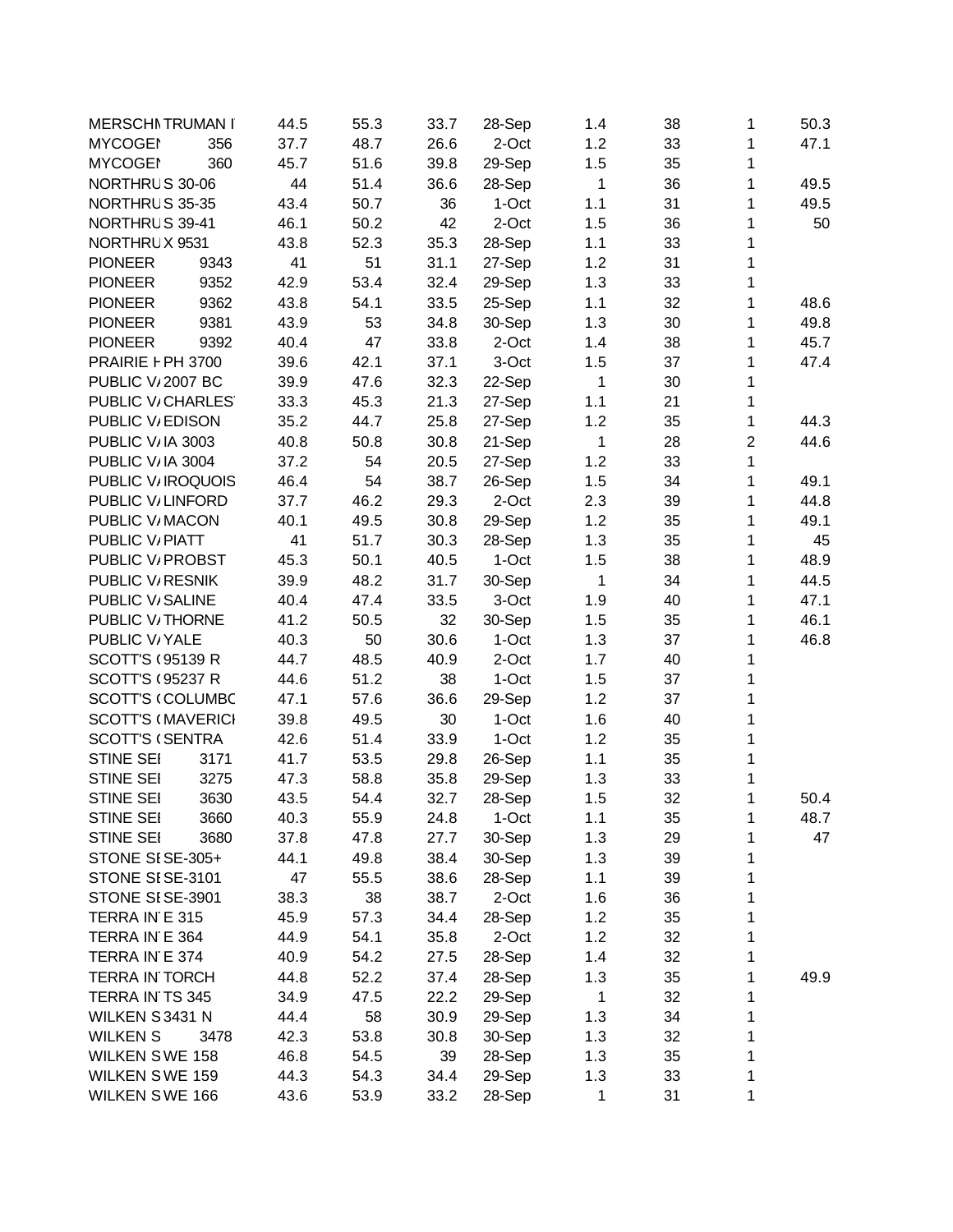| WILKEN SWE 172 CI        | 43.9 | 55.6 | 32.1  | 30-Sep | 1.1            | 35   | 1                    |      |
|--------------------------|------|------|-------|--------|----------------|------|----------------------|------|
| <b>AVERAGE</b>           | 42.3 | 51.1 | 33.5  |        | 1.3            | 34.5 | $\mathbf{1}$         | 47.7 |
| L.S.D. 109               | 10.2 | 4.1  | 9.3   |        | 0.5            | 0.2  | 0.3                  |      |
| L.S.D. 309               | 6.4  | 2.6  | $5.9$ |        | 0.3            | 0.1  | 0.2                  |      |
| <b>STD ERR</b>           | 3.1  | 1.8  | 4.    |        | 0.1            | 0.1  | 0.1                  | 2.3  |
| COEFF OI                 | 12.6 | 6    | 20.6  |        | 18.1           | 0.3  | 16.9                 | 8.4  |
| <b>MATURITY GROUP IV</b> |      |      |       |        |                |      |                      |      |
| <b>CIBA SEE 4305 Y</b>   | 38.6 | 48.6 | 28.5  | 2-Oct  | 1.7            | 38   | 1                    |      |
| COLE GR(DYNA-GR(         | 39.4 | 43   | 35.9  | 1-Oct  | 1.7            | 36   | 1                    | 47.3 |
| COLE GR(DYNA-GR(         | 38.2 | 46.4 | 30.1  | 1-Oct  | 1.6            | 37   | 1                    | 46.6 |
| GOLDEN IH-1407           | 37.2 | 43.3 | 31    | 30-Sep | 1.5            | 36   | 1                    | 46.9 |
| <b>HEARTLAI AP-40</b>    | 44.3 | 51.1 | 37.6  | 30-Sep | 1.7            | 37   | 1                    |      |
| KSC/CHAI K-4040+         | 39.7 | 51.6 | 27.9  | 30-Sep | 1.7            | 33   | 1                    |      |
| KSC/CHAI K-4101+         | 41   | 45.9 | 36    | 1-Oct  | 1.7            | 37   | 1                    |      |
| PUBLIC V/BRONSON         | 40.2 | 49.9 | 30.4  | 2-Oct  | $\overline{2}$ | 39   | 1                    | 44.9 |
| PUBLIC V/CISNE           | 40.9 | 46.2 | 35.6  | 5-Oct  | 1.7            | 34   | 1                    | 46.3 |
| PUBLIC V/FLYER           | 39.2 | 45.7 | 32.8  | 2-Oct  | 1.6            | 35   | 1                    | 45.2 |
| PUBLIC V/ HAMILTON       | 42.3 | 53   | 31.6  | 30-Sep | 1.9            | 34   | 1                    | 45.8 |
| <b>SCOTT'S (BULLDOG</b>  | 41.2 | 46.5 | 36    | 1-Oct  | 1.7            | 35   | 1                    |      |
| <b>WILKEN S</b><br>4110  | 42.5 | 49.5 | 35.6  | 2-Oct  | 1.8            | 36   | 1                    |      |
| <b>WILKEN SWE 173</b>    | 42.8 | 50.5 | 35.1  | 30-Sep | 1.5            | 36   | 1                    |      |
| <b>AVERAGE</b>           | 40.8 | 48.1 | 32.8  |        | 1.7            | 36.2 | $\mathbf{1}$         | 46.1 |
| L.S.D. 109               | 11.3 | 5    | 10.3  |        | 0.5            | 2.3  | $\ddot{\phantom{a}}$ |      |
| L.S.D. 309               | 7.1  | 3.1  | 6.4   |        | 0.3            | 1.4  | Ω,                   |      |
| STD ERR                  | 3.4  | 2.1  | 4.3   |        | 0.1            | 0.7  |                      | 0.9  |
| COEFF OI                 | 14.4 | 7.5  | 22.8. |        | 15.1           | 3.3  |                      | 3.3  |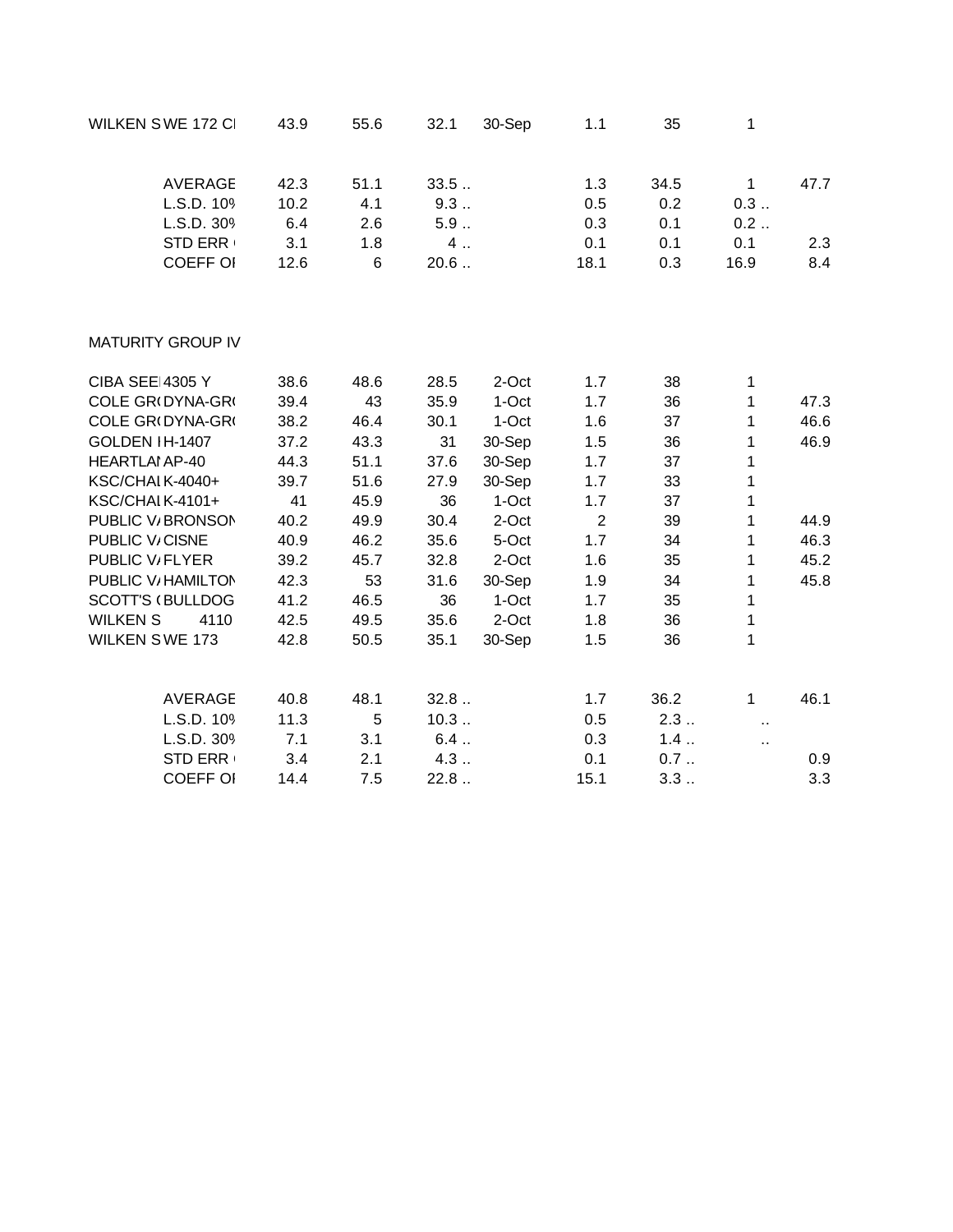Ave 3 yr bu/a

42.8

49

49.5

46.9 48.1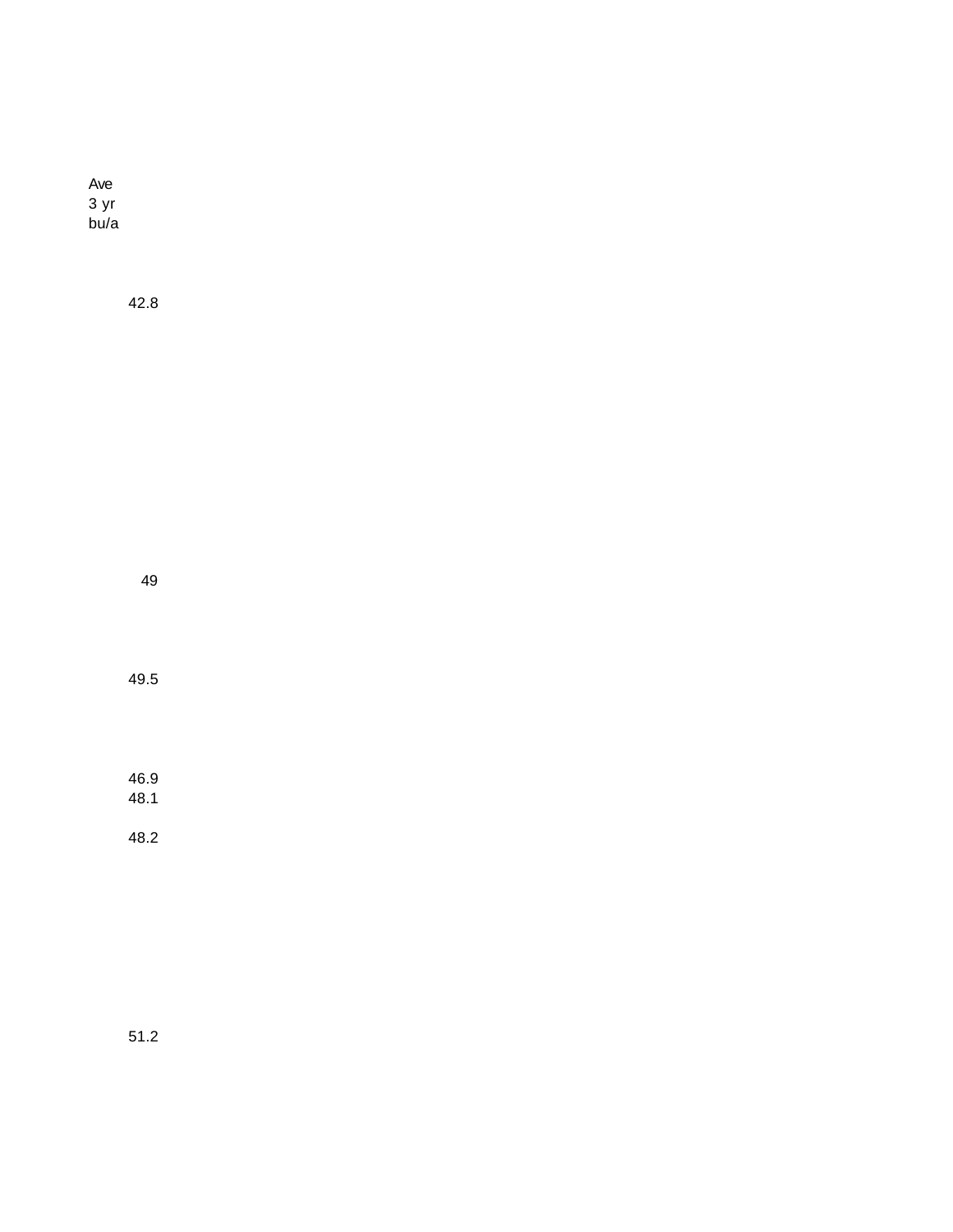|     | 48  |  |
|-----|-----|--|
| . . |     |  |
| . . |     |  |
|     | 2.6 |  |
|     | 9.6 |  |
|     |     |  |

51.7

45.5

49.7

52 50.2 51.3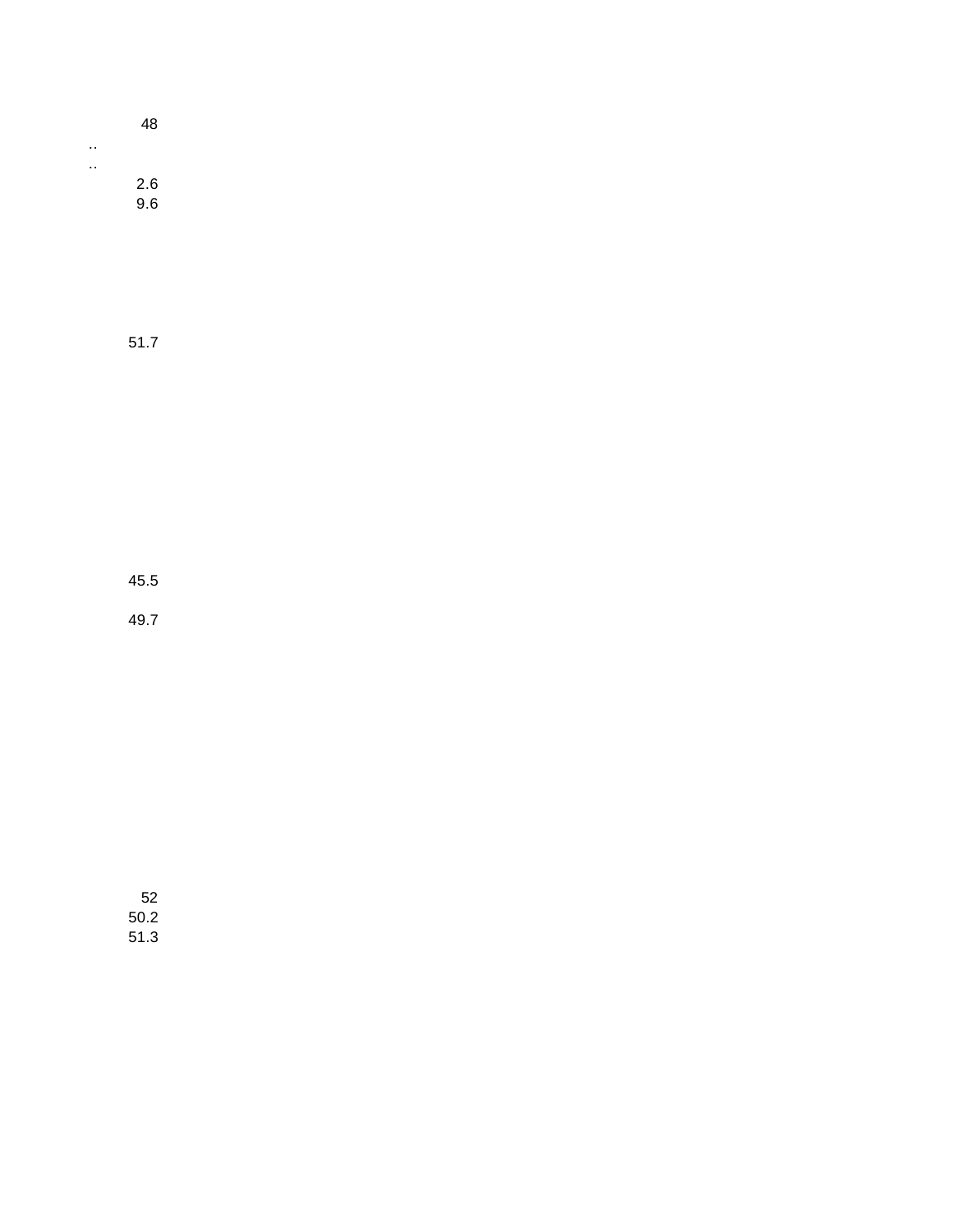48.8 51.8

52.7 49.2

49.4 49.7

50.3

50.6 49.4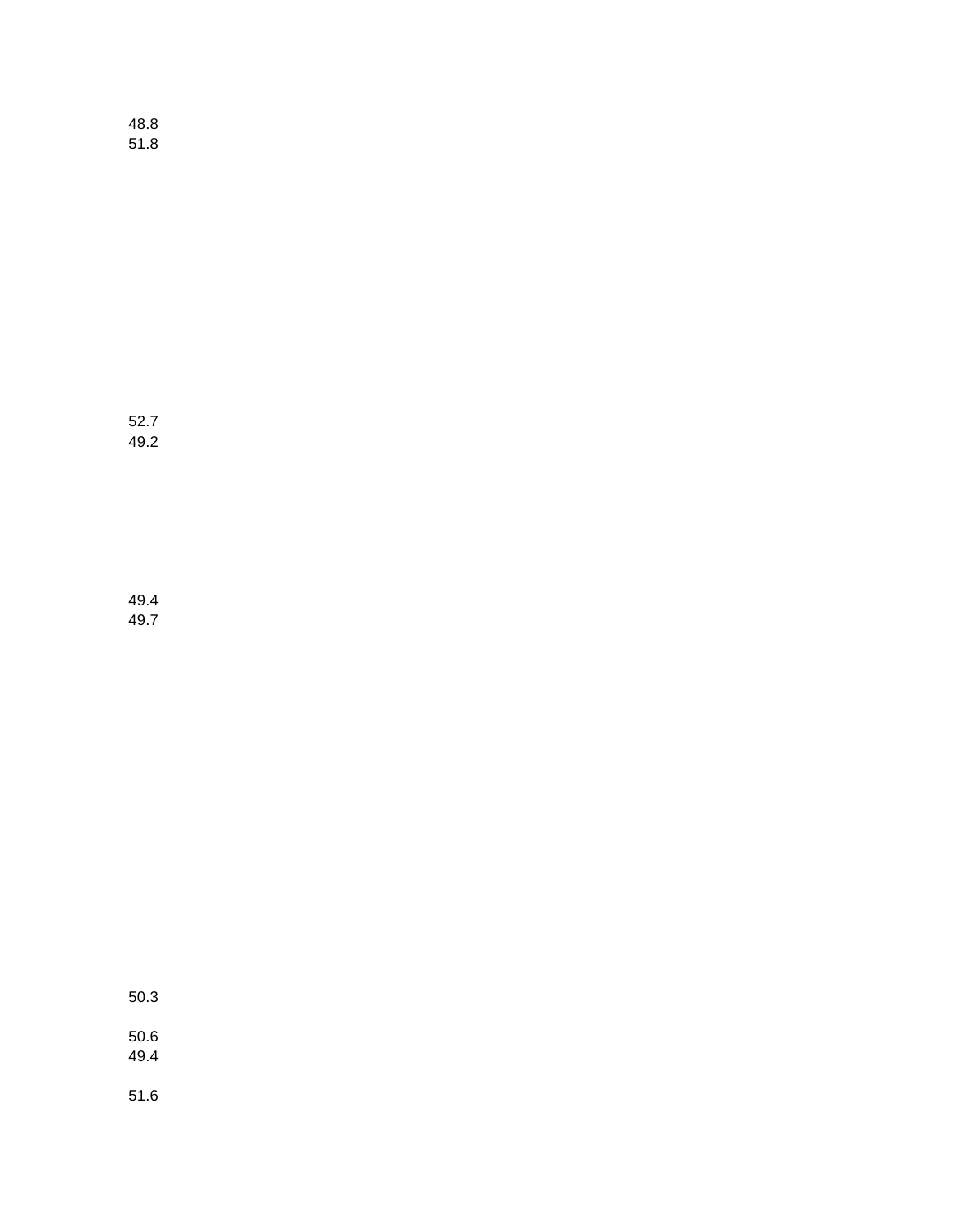| 52.8                         |  |
|------------------------------|--|
| 51<br>50.8<br>48.2           |  |
| 47.4                         |  |
| 46.1                         |  |
| 46.7                         |  |
| 46.8<br>48.3<br>49.9<br>48.7 |  |

51

49.9